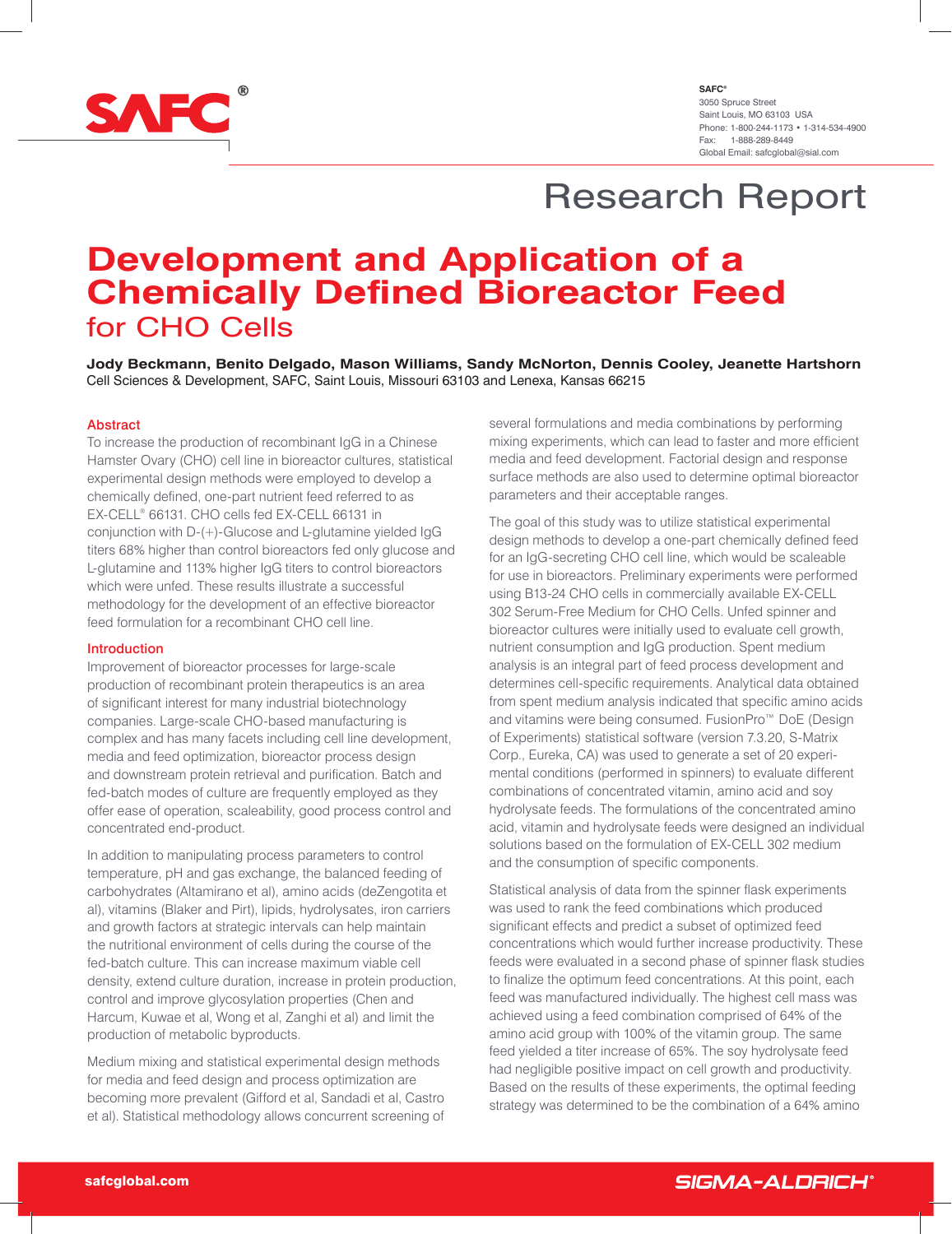

**SAFC**®

3050 Spruce Street Saint Louis, MO 63103 USA Phone: 1-800-244-1173 • 1-314-534-4900 Fax: 1-888-289-8449 Global Email: safcglobal@sial.com

acid feed with a 100% vitamin feed. This formulation was then manufactured by SAFC imMEDIAte ADVANTAGE™ (IA) department as a one-part, 20X concentrated feed known as EX-CELL 66131 (SAFC Product # 66131C). Bioreactor cultures fed with EX-CELL 66131 had final average IgG productivity titers 68% higher than the Gluc/L-Gln Fed Control and 113% higher than the Non-Fed Control.

### **Materials**

### Cell Line

• B13-24, IgG<sup>4</sup> producing CHO Cell Line, American Type Culture Collection, Catalog No. CRL-11397

### Media and Reagents

- EX-CELL 302 Serum-Free Medium for CHO Cells, SAFC, Catalog No. 14324C
- EX-CELL 66131, SAFC, Product No. 66131C
- L-Glutamine, 200 mM solution, Sigma-Aldrich, Catalog No. G7513
- D-(+)-Glucose solution, Sigma-Aldrich, Catalog No. G8769
- Bioreactor pH Adjustment Solution, Sigma-Aldrich, Catalog No. B1185

### ELISA Kit

• Human IgG ELISA Kit, Zeptometrix, Catalog No. 0801182

### Cell Culture Methods

### Spinner Flask Experiments

Initial experiments were performed using EX-CELL 302 medium (supplemented with 4 mM L-glutamine) in 500 mL Bellco spinners with 250 mL working volume. B13-24 CHO cells were seeded at 0.4 x 10<sup>6</sup> viable cells/mL and maintained at 120 rpm, 37 C and 7.5% CO<sub>2</sub>. Glucose was maintained between 1 - 5 g/L, and L-glutamine was maintained between 1 - 4 mM. Amino acid, vitamin and/or hydrolysate feeds were supplemented on days 4, 6 and 8. Analysis of daily samples included determinations of cell viability, density, metabolic trending and osmolality. Cells were counted using a Cedex Automated Cell Analyzer (Innovatis AG, Germany). Glucose, lactate, glutamine, ammonium and glutamate concentrations were determined using a BioProfile 400 Analyzer, (Nova Biomedical, Waltham, MA). Osmolality was determined using a Vapro® Vapor Pressure Osmometer (Wescor Inc., Logan, UT) Additional samples were centrifuged to remove cell debris and the supernatants frozen at -20 C. Productivity analysis was performed using a human IgG ELISA kit, following the manufacturer's protocol.

### Table 1

| <b>Test Condition</b> | Amino Acids (%) | Soy Hydrolysate (%) Vitamins (%) |     |
|-----------------------|-----------------|----------------------------------|-----|
|                       | 64              |                                  | 100 |
|                       | 55              | 100                              | 58  |
|                       |                 | 100                              | 73  |
|                       | 56              |                                  | 73  |
|                       |                 |                                  |     |

### Bioreactor Experiments

Biostat B 5L bioreactors (B. Braun Biotech International) were seeded at 0.2 x 10<sup>6</sup> viable cells/mL in 4.5 L initial working volumes of EX-CELL 302 culture medium supplemented with 4 mM L-Glutamine. Parameter set points were as follows and controlled using MFCS/win control software (version 2.1, B Braun Biotech International): DO 50%; pH 6.9 - 7.3 (controlled with CO<sub>2</sub> and Bioreactor pH Adjustment Solution); temperature 37 C; agitation 100 rpm. Analysis of daily samples included determinations of cell viability, density, metabolic trending and osmolality. Samples were frozen for later productivity analysis via ELISA. Experimental conditions were set up as described in Table 2.

### Table 2

| <b>Experimental Condition</b>      | <b>Feed Details</b>                                         |  |
|------------------------------------|-------------------------------------------------------------|--|
| Non-Fed Control<br>$(n=2)$         | No Feeding                                                  |  |
| Glucose/L-Glutamine Fed<br>Control | Fed Glucose up to 4 g/L<br>when at 2 g/L or below           |  |
| $(n=3)$                            | Fed L-Glutamine up to 4 mM<br>when at 2 mM or below         |  |
|                                    | Fed Glucose up to 4 g/L<br>when at 2 g/L or below           |  |
| <b>EX-CELL 66131</b><br>$(n=2)$    | Fed L-Glutamine up to 4 mM<br>when at 2 mM or below         |  |
|                                    | Fed 50 mL of FX-CFLL 66131<br>on Day 3 and Day 5 of culture |  |

### **Results**

### Spinner Flask Experiments

Analytical data obtained from spent medium analysis indicated that specific amino acids (specifically asparagine and cystine) and vitamins (biotin and cyanocobalamin) were being consumed.

The contour plot (data not shown) indicates by color that the expected concentration ranges of component groups in the feed necessary to achieve maximum productivity titers are 25 - 92% of the starting amino acid concentration and >54% of the starting vitamin concentration. Results from the predicted optimized conditions (Table 2), show that the feeds yielded a 20 - 53% increase in total viable cell mass and a 21 - 73% increase in productivity titer when compared to the Glucose/L-Glutamine fed control. The highest cell mass was achieved using a feed combination comprised of an additional 64% of the amino acid group with 100% of the vitamin group (data not shown).

## SIGMA-ALDRICH®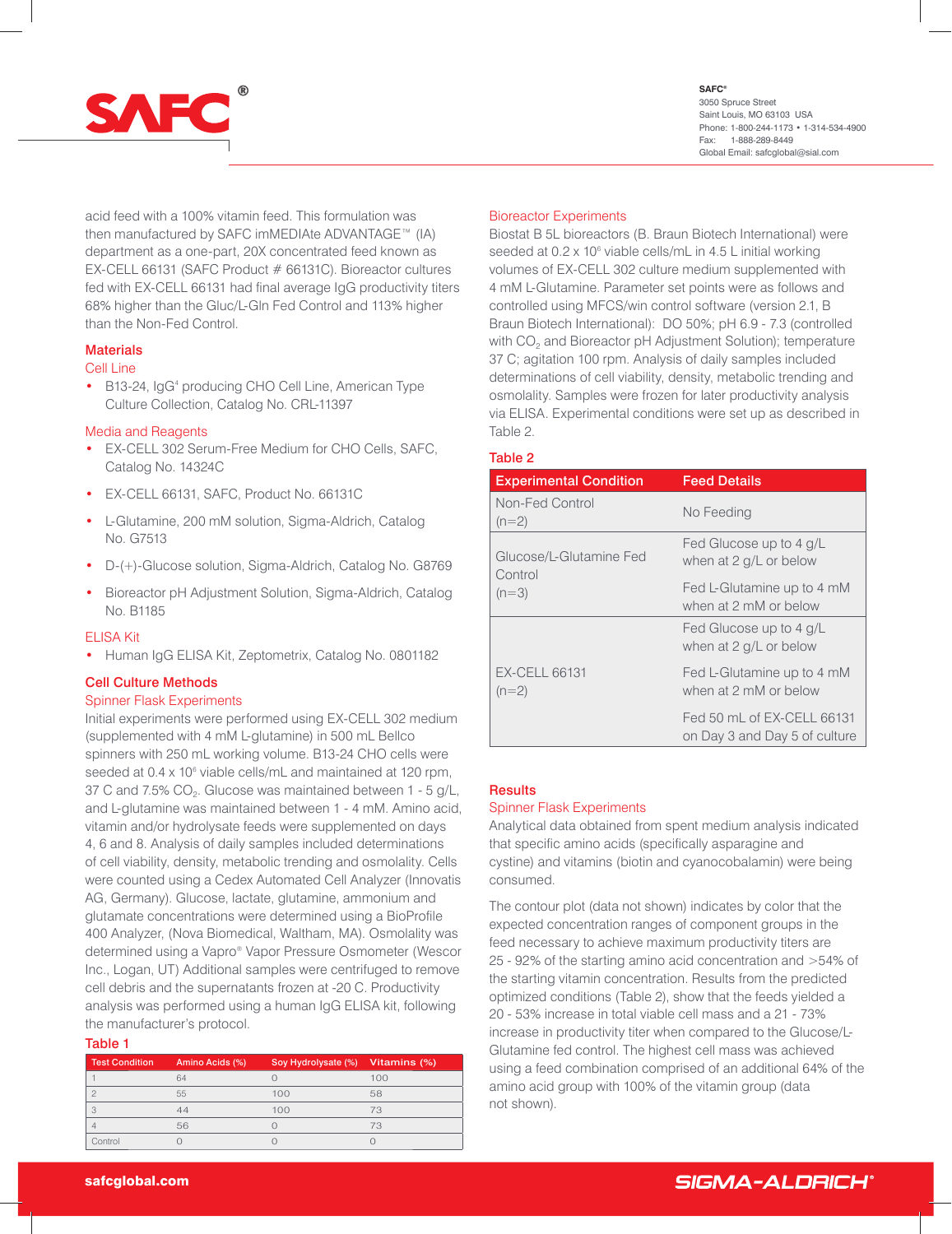

Two feed combinations yielded similar increases in productivity titers, one of which contained soy hydrolysate and the other one no hydrolysate. A feed comprised of a combination of an additional 64% of the amino acid group with 100% of the vitamin group yielded a titer increase of 65%, while a feed comprised of an additional 44% of the amino group, 100% of the soy hydrolysate group and 70% of the vitamin group yielded an increase of 73% (data not shown). The soy hydrolysate had negligible positive impact on cell growth and productivity. Based on the results of these experiments, the optimal feed formulation was determined to be the combination of an additional 64% of the amino acid group with 100% of the vitamin group. This formulation was then manufactured as IA 66131.

The results from these experiments indicate that CHO cells in the Non-Fed Control only grew to a maximum cell density of approximately 3.0 x 10<sup>6</sup> and dropped to 50% viability by Day 6 of culture (which was one day earlier than the other two fed conditions). The Glucose/L-Glutamine Fed Control and the EX-CELL 66131 bioreactors reached comparable viable cell densities, both peaking at approximately 5.0 x 10<sup>6</sup> viable cells/ mL (Figure 1a). While the Glucose/L-Glutamine Fed Control bioreactors peaked on Day 6 and the EX-CELL 66131 bioreactors peaked on Day 5, these two test conditions had equivalent cumulative growth curves (Figure 1b). Additionally, these two conditions showed similar reductions in viabilities with both conditions falling to less than 50% viable cells in culture by Day 7. These results suggest that feeding EX-CELL 66131 in combination with Glucose and L-Glutamine does not affect growth or viability when compared to cultures fed only Glucose and L-Glutamine (Figure 1c).

### 0.00E+00 1.00E+06 2.00E+06 3.00E+06 4.00E+06 5.00E+06 6.00E+06 012345678 **Culture Time (days) Cells/mL** ← IA 66131 Test –← Gluc/Gln Fed Control –← Non Fed Control

### Figure 1a. Average Viable Cell Density

### Figure 1b. Integrated Cell Days Average





### Figure 1c. Average Percent Viability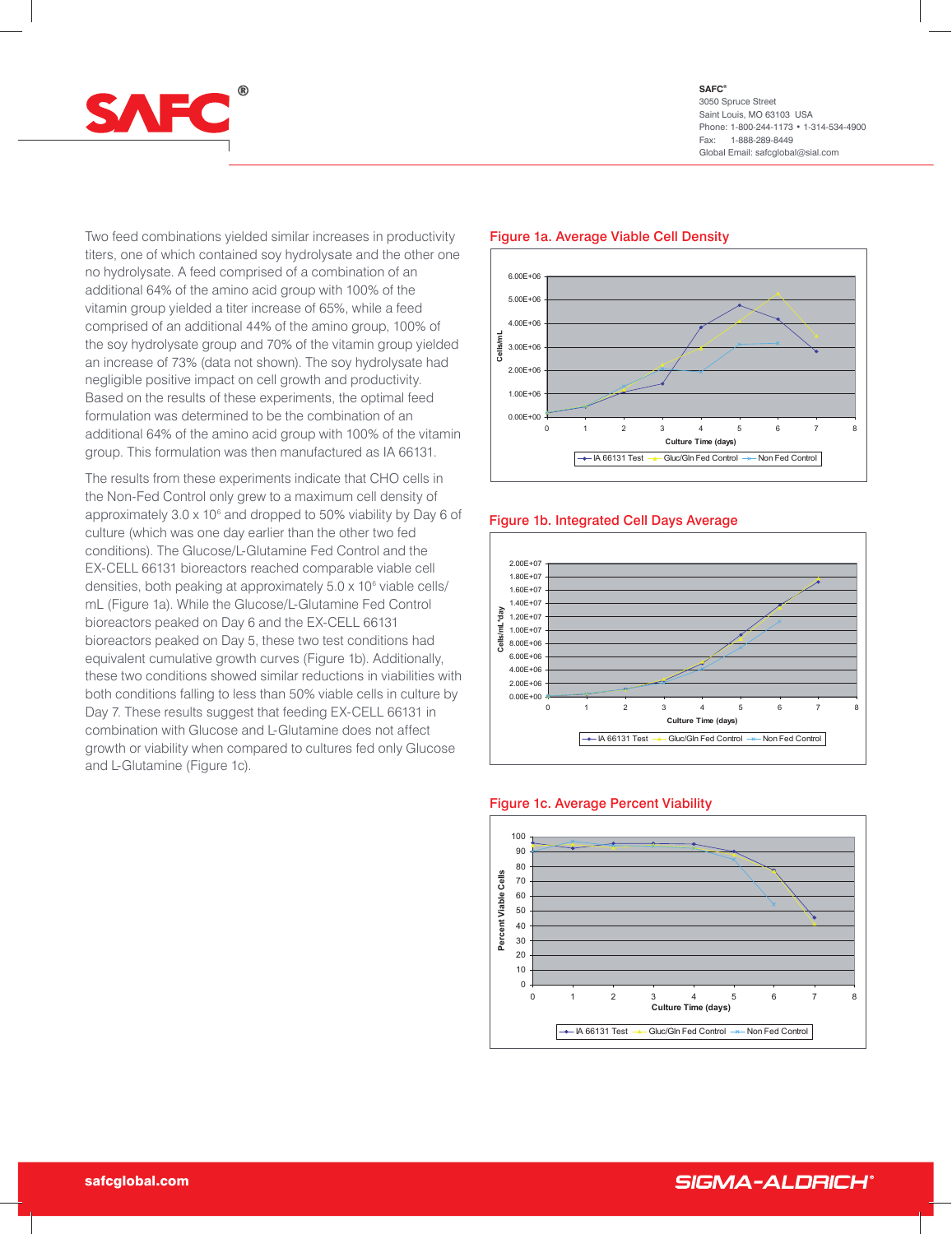

Productivity titers achieved in bioreactors were comparable to those achieved at small scale (Figure 2). In bioreactors, cultures fed with CHO Feed EX-CELL 66131 had final average IgG productivity titers 68% higher than the Glucose/L-Glutamine Fed Control and 113% higher than the Non-Fed Control. These results indicate that the improvements in productivity titers achieved by using EX-CELL 66131 with a CHO cell line are scaleable to bench-scale bioreactors.

### Figure 2. Average Bioreactor Productivity



### Metabolic Trending

Figure 3a, Glucose and L-Glutamine Analysis. Both the Glucose/L-Glutamine Fed Controls and the IA 66131 Feed conditions were fed Glucose and/ or L-Glutamine on Days 3, 4, 5 and 6 of culture. For both conditions, Glucose was successfully maintained between 1.5 g/L and 3.5 g/L, and L-Glutamine was successfully maintained between 1 mM and 6 mM. The Non-Fed Control depleted almost all Glucose and L-Glutamine by Day 4 of culture.

Figure 3b, Waste Production Analysis. The Glucose/ L-Glutamine Control and the IA 66131 Test condition showed very similar waste production trends. Since addition of Glucose and L-Glutamine to cell cultures usually increases the amount of Ammonia, Lactate and Glutamate produced, it was not surprising that the Non-Fed condition produced the least metabolic waste.

### **Osmolality**

The highest osmolality reached for the IA 66131 Test Condition was 420 mOsm/kg, the highest reached for the Glucose/L-Glutamine Control was 400 mOsm/kg and the highest reached for the Non-Fed Control was 357 mOsm/kg. Osmolality was not markedly different between the Glucose/L-Glutamine Fed Control and the IA 66131 Test condition. (Data not shown.)